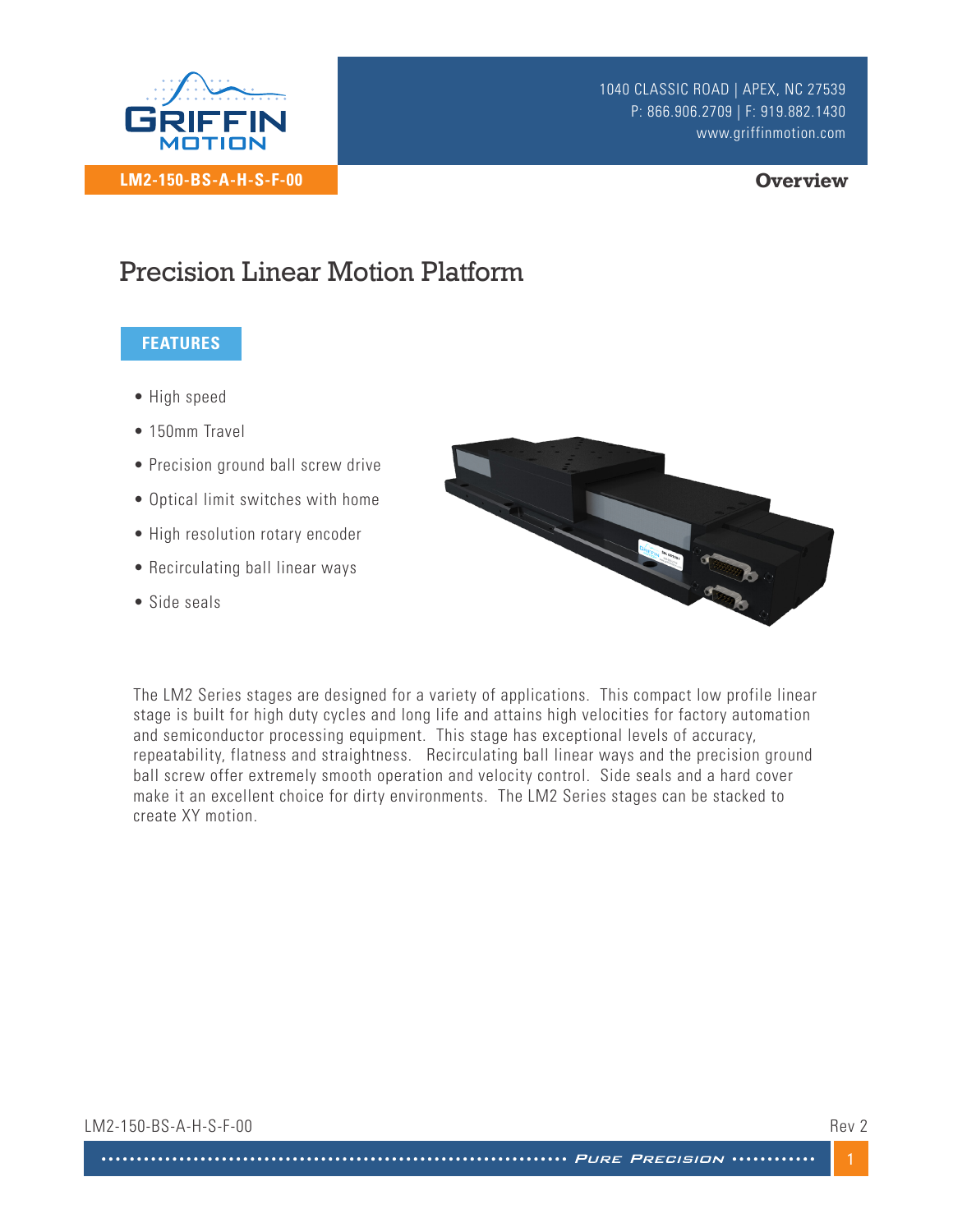

## **Motion Specifications**

# Product Specifications

| <b>Encoder Output</b>          | A quad B, index |                                      |
|--------------------------------|-----------------|--------------------------------------|
| Force X (N)                    | 180             |                                      |
| Force Y (N)                    | 180             |                                      |
| Force Z (N)                    | 360             |                                      |
| Flatness (µm)                  | $\overline{7}$  | FZ                                   |
| Height (mm)                    | 70              |                                      |
| Length (mm)                    | 441             |                                      |
| <b>Limit Switches</b>          | Yes             | F٧                                   |
| Linear Accuracy (µm)           | 10              |                                      |
| Linear Encoder Resolution (µm) | 0.125           |                                      |
| Linear Repeatability (µm)      | $\overline{2}$  |                                      |
| Linear Velocity (mm/s)         | 150             |                                      |
| Moment X (N·m)                 | 30              |                                      |
| Moment Y (N·m)                 | 30              | <b>LOAD DI</b>                       |
| Moment Z (N·m)                 | 20              |                                      |
| Moving Mass X (kg)             | 1.1             |                                      |
| $Pitch +/- (arc-sec)$          | 7               |                                      |
| Screw Lead (mm)                | $\overline{2}$  |                                      |
| Stage Mass (kg)                | 5.0             |                                      |
| Straigtness (µm)               | 7               | <b>Part Number Des</b>               |
| Width (mm)                     | 115             |                                      |
| Yaw +/- (arc-sec)              | 7               | LM <sub>2</sub><br><b>LM2 Series</b> |
|                                |                 |                                      |



# Part Number Description

| LM <sub>2</sub> | <b>IM2 Series</b>                            |
|-----------------|----------------------------------------------|
| 150             | 150mm Travel                                 |
| <b>BS</b>       | <b>Ball Screw Drive</b>                      |
| A               | Brushless Servo Motor                        |
| Н               | 0.125µm Rotary                               |
| S               | <b>Standard Precision</b>                    |
| F               | Side Seals                                   |
| 00              | <b>Standard Product</b><br>(Call for custom) |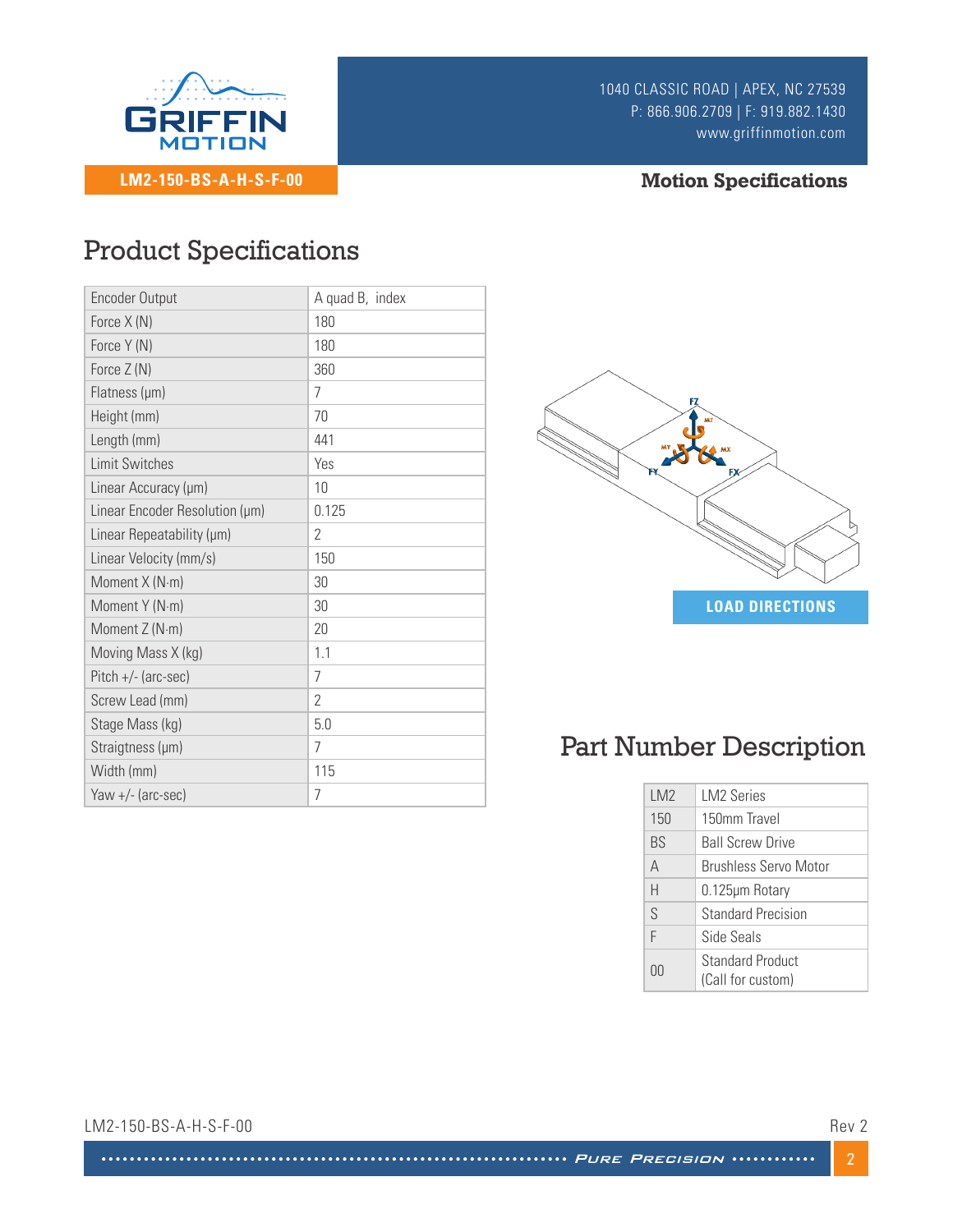

## **Mechanical Specifications**

**LM2-150-BS-A-H-S-F-00**





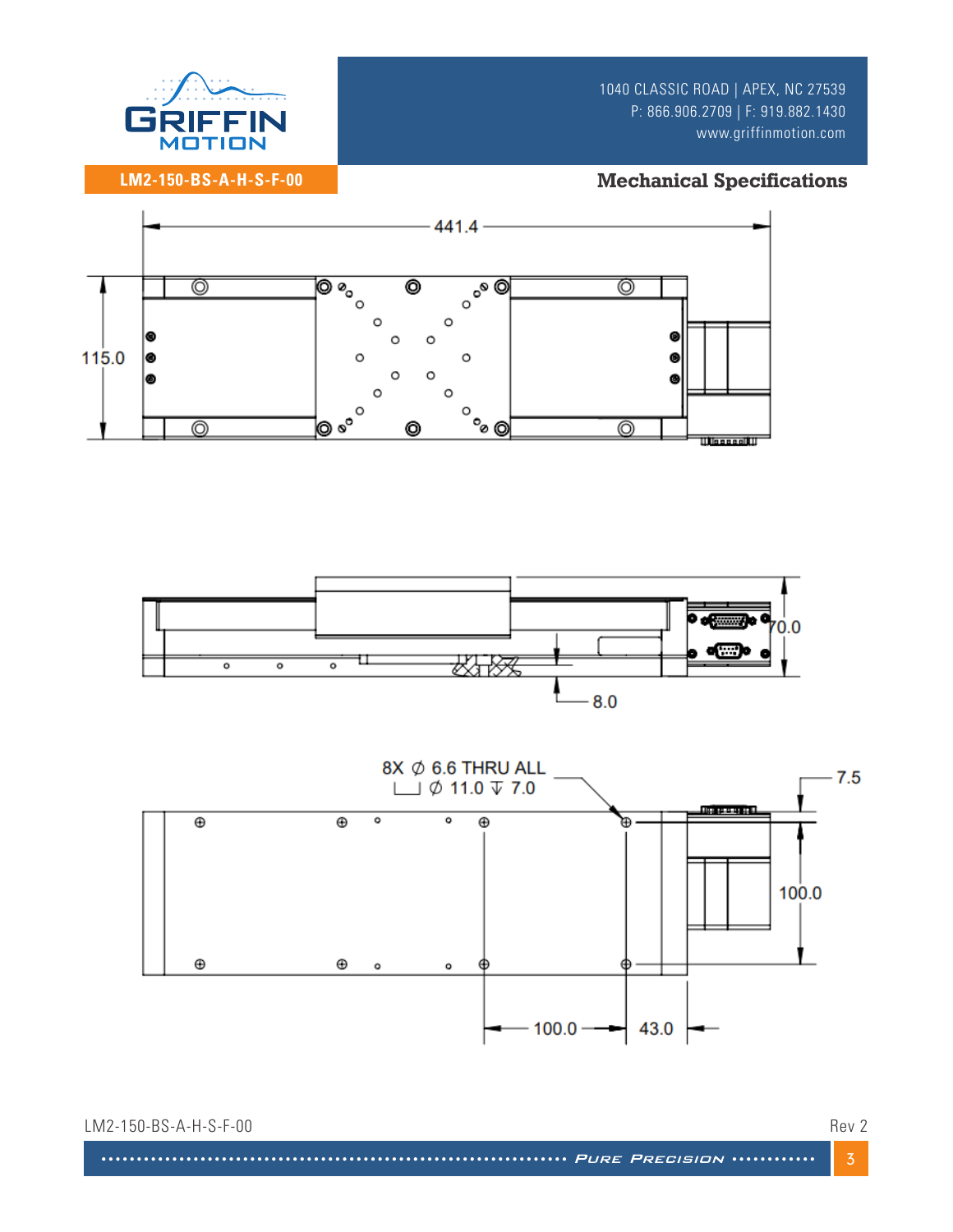

**Mounting Pattern** 



LM2-150-BS-A-H-S-F-00

Rev 2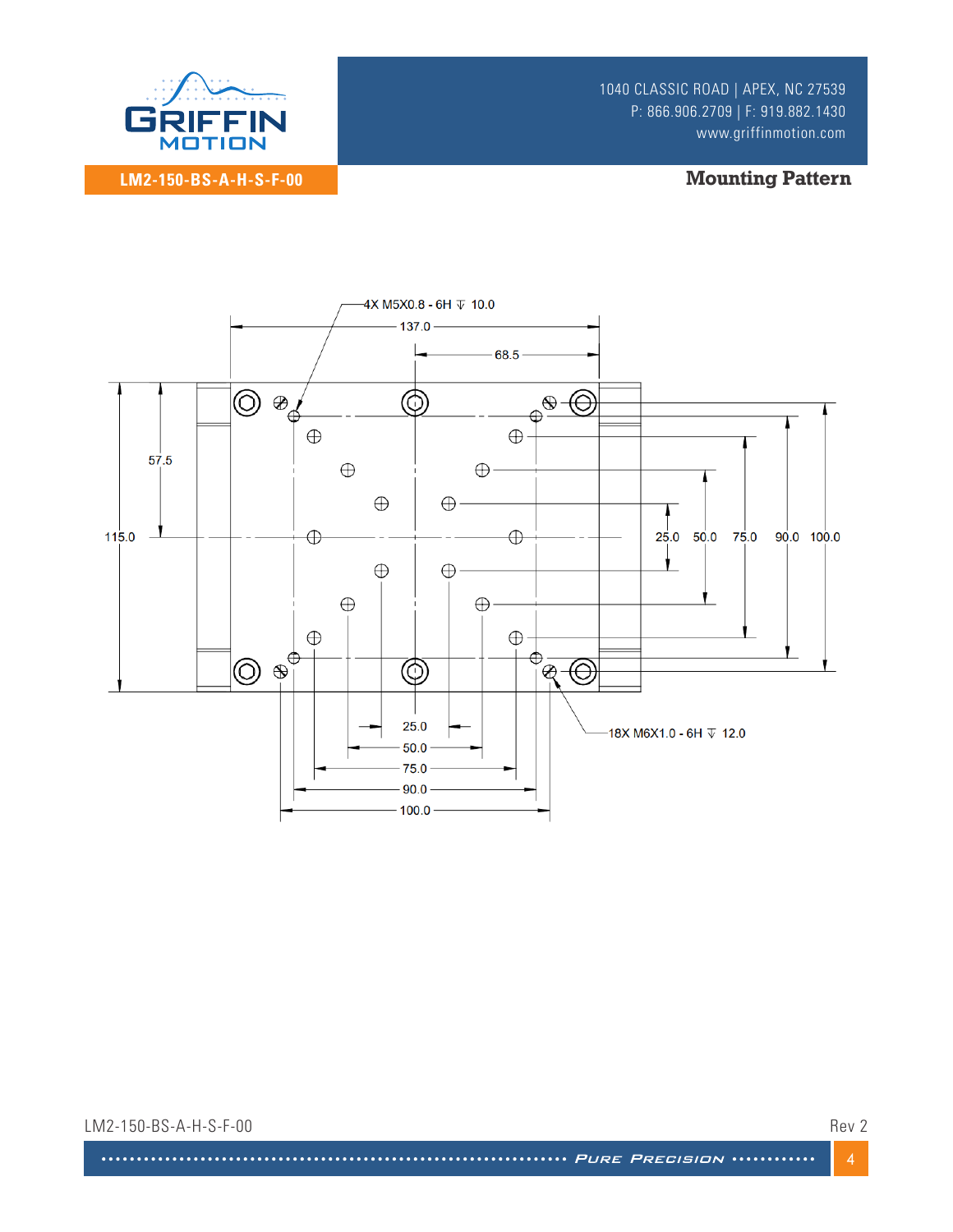

**LM2-150-BS-A-H-S-F-00**

1040 CLASSIC ROAD | APEX, NC 27539 P: 866.906.2709 | F: 919.882.1430 www.griffinmotion.com

## **Electrical Pinout**

| <b>Feedback Connector</b><br>(DSUB26HD MALE) |               |  |
|----------------------------------------------|---------------|--|
| <b>PIN</b>                                   | <b>NAME</b>   |  |
| 1                                            | $+5V$         |  |
| $\overline{2}$                               | $A+$          |  |
| 3                                            | $B+$          |  |
| $\overline{\mathbf{4}}$                      | $R$  +        |  |
| 5                                            | $LIM+$        |  |
| 6                                            | $\star$       |  |
| $\overline{7}$                               | $\star$       |  |
| 8                                            | $\star$       |  |
| 9                                            | $\star$       |  |
| 10                                           | $\star$       |  |
| 11                                           | A-            |  |
| 12                                           | B-            |  |
| 13                                           | $RI-$         |  |
| 14                                           | LIM-          |  |
| 15                                           | $\star$       |  |
| 16                                           | $\star$       |  |
| 17                                           | $\star$       |  |
| 18                                           | $\star$       |  |
| 19                                           | <b>GND</b>    |  |
| 20                                           | <b>HALL A</b> |  |
| 21                                           | <b>HALL B</b> |  |
| 22                                           | <b>HALL C</b> |  |
| 23                                           | <b>HOME</b>   |  |
| 24                                           | $\star$       |  |
| 25                                           | $\star$       |  |
| 26                                           | $\star$       |  |
| * Reserved                                   |               |  |



| Motor Connector (DSUB9 MALE) |                |  |
|------------------------------|----------------|--|
| PIN                          | <b>NAME</b>    |  |
| 1                            | $\star$        |  |
| 2                            | $\star$        |  |
| 3                            | $\star$        |  |
| 4                            | $\star$        |  |
| 5                            | $\star$        |  |
| 6                            | PHASE A        |  |
| 7                            | <b>PHASE B</b> |  |
| 8                            | PHASE C        |  |
| 9                            | $\star$        |  |
| *<br>Reserved                |                |  |

#### LM2-150-BS-A-H-S-F-00